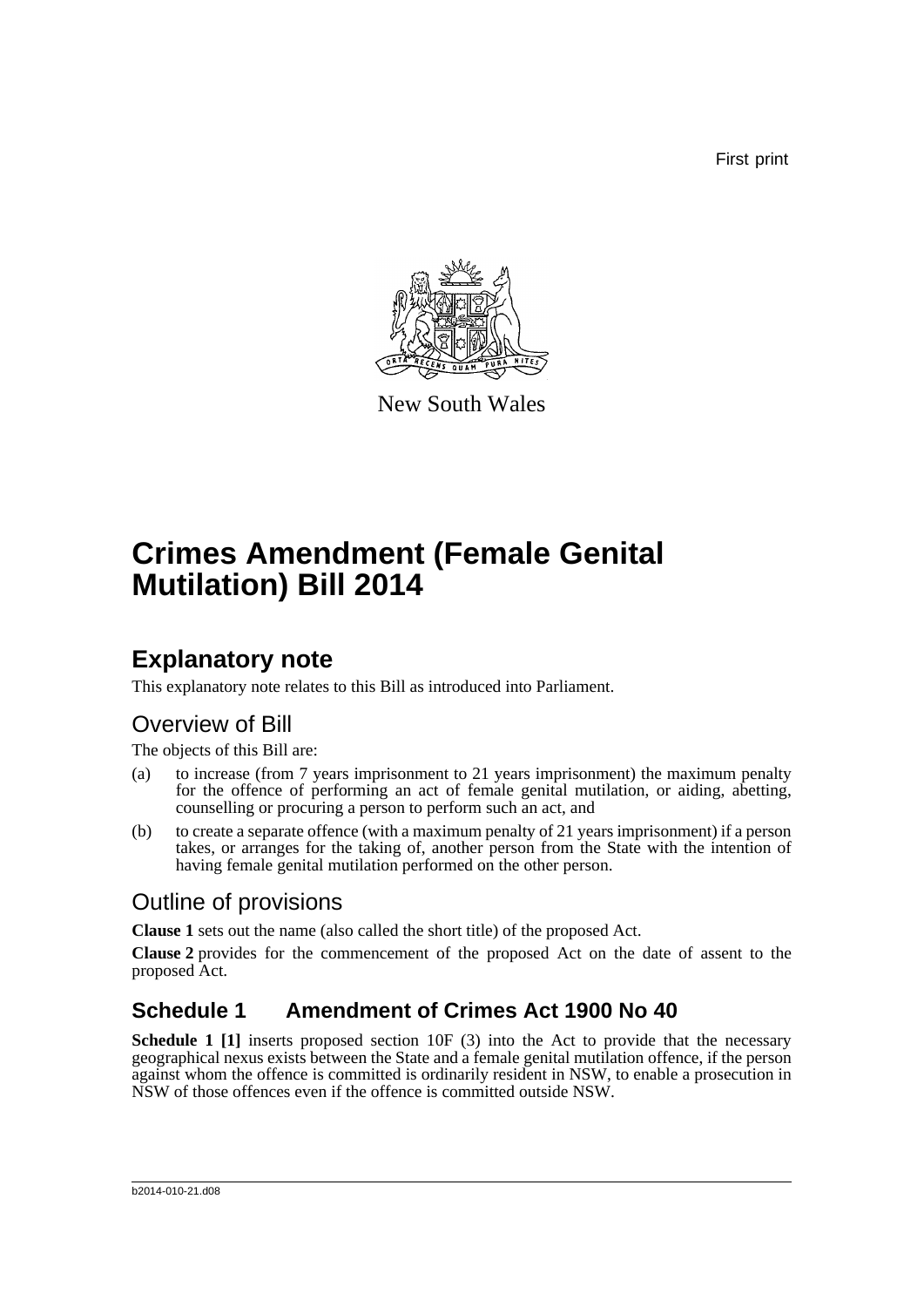**Schedule 1 [2]** amends section 45 (1) of the Act to increase, from 7 years imprisonment to 21 years imprisonment, the maximum penalty for an offence committed against that section.

**Schedule 1** [3] makes a consequential amendment to section 45 of the Act to omit section 45 (2). Section 45 (2) is re-enacted under proposed section 10F (3).

**Schedule 1 [4]** inserts proposed section 45A into the Act to create a separate offence of taking a person from the State, or arranging for a person to be taken from the State, with the intention of having female genital mutilation performed on the person. The proposed section includes an evidentiary provision in relation to proceedings for the offence to the effect that, in the absence of proof to the contrary, the accused is presumed to have acted with the intention of having female genital mutilation performed on a person if the accused took, or arranged for the taking of, the person from the State and the mutilation was performed on the person while outside the State. The proposed section provides that it is not a defence to a charge under the section that the person taken from the State consented to being so taken.

#### **Schedule 2 Amendment of Child Protection (Working with Children) Act 2012 No 51**

**Schedule 2** amends the *Child Protection (Working with Children) Act 2012* to provide that it is a trigger for an assessment requirement under that Act in relation to a person if proceedings have been commenced against the person for an offence against proposed section 45A of the *Crimes Act 1900*, whatever the outcome of the proceedings.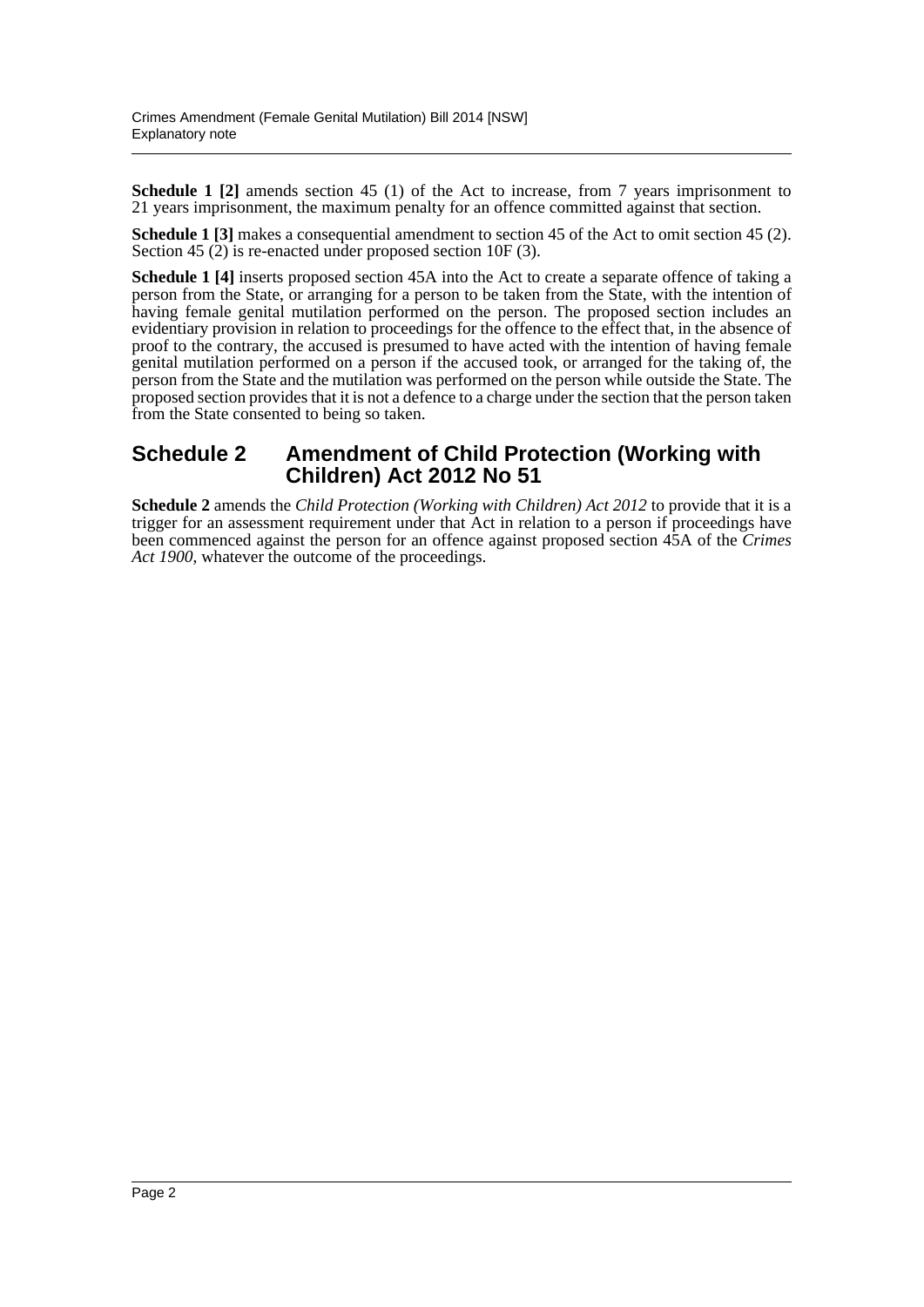First print



New South Wales

# **Crimes Amendment (Female Genital Mutilation) Bill 2014**

## **Contents**

|            | Name of Act                                                          |                |
|------------|----------------------------------------------------------------------|----------------|
|            | 2 Commencement                                                       |                |
| Schedule 1 | Amendment of Crimes Act 1900 No 40                                   |                |
| Schedule 2 | Amendment of Child Protection (Working with Children) Act 2012 No 51 | $\overline{4}$ |
|            |                                                                      |                |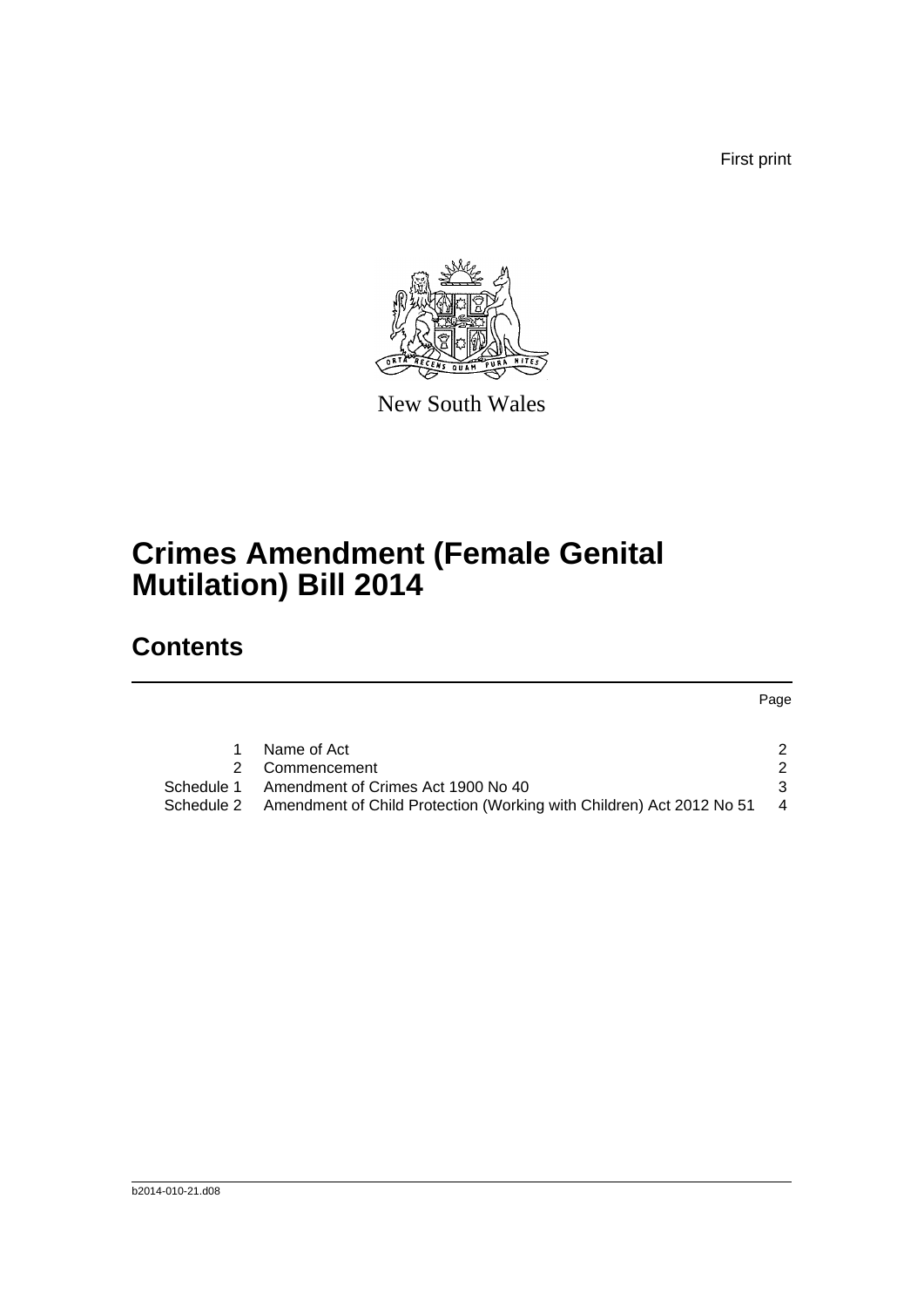

New South Wales

# **Crimes Amendment (Female Genital Mutilation) Bill 2014**

No , 2014

#### **A Bill for**

An Act to amend the *Crimes Act 1900* to make further provision for offences relating to female genital mutilation; and for related purposes.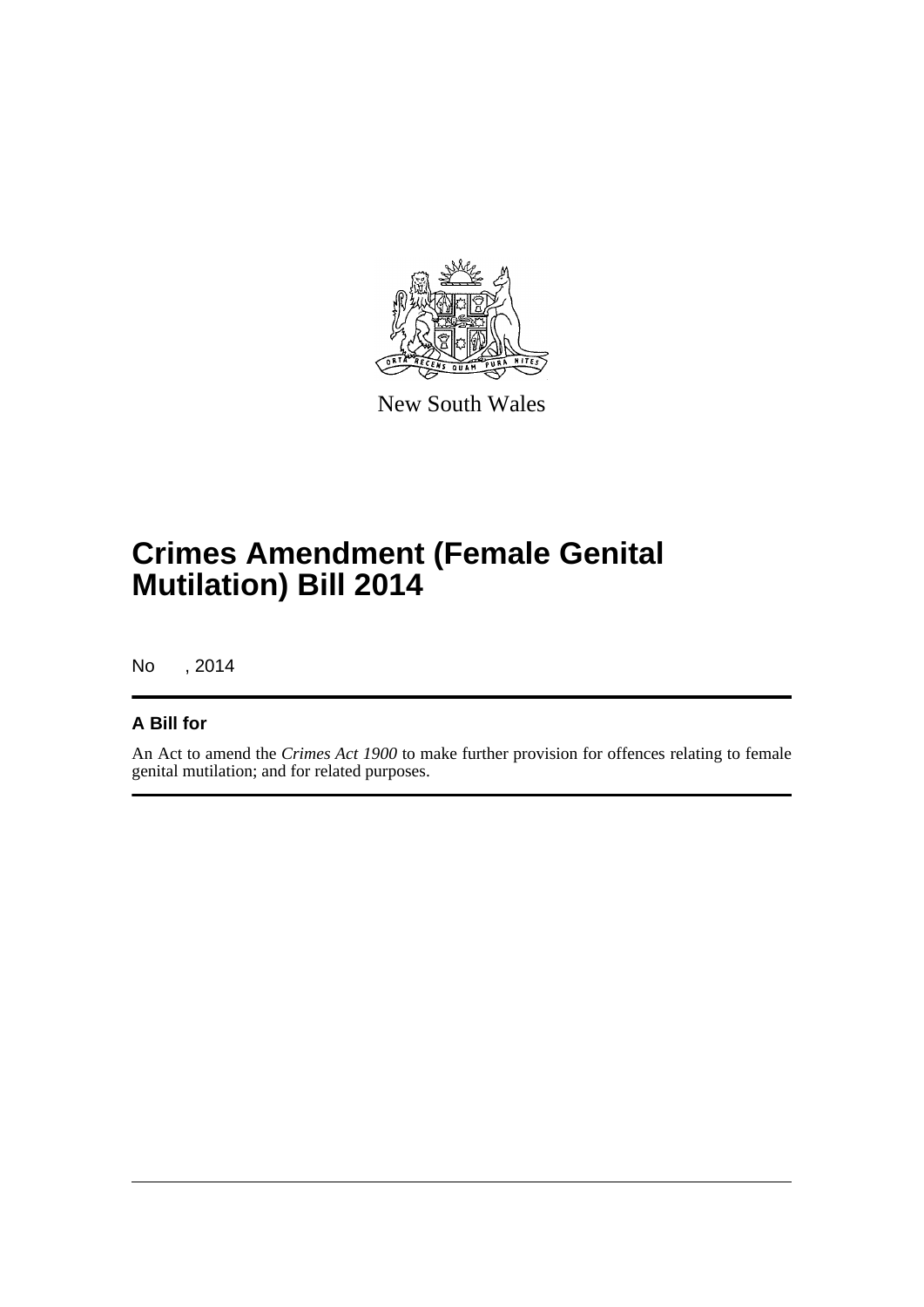<span id="page-4-1"></span><span id="page-4-0"></span>

| The Legislature of New South Wales enacts:                             |               |
|------------------------------------------------------------------------|---------------|
| Name of Act                                                            | $\mathcal{P}$ |
| This Act is the Crimes Amendment (Female Genital Mutilation) Act 2014. | 3             |
| Commencement                                                           |               |
| This Act commences on the date of assent to this Act.                  | 5             |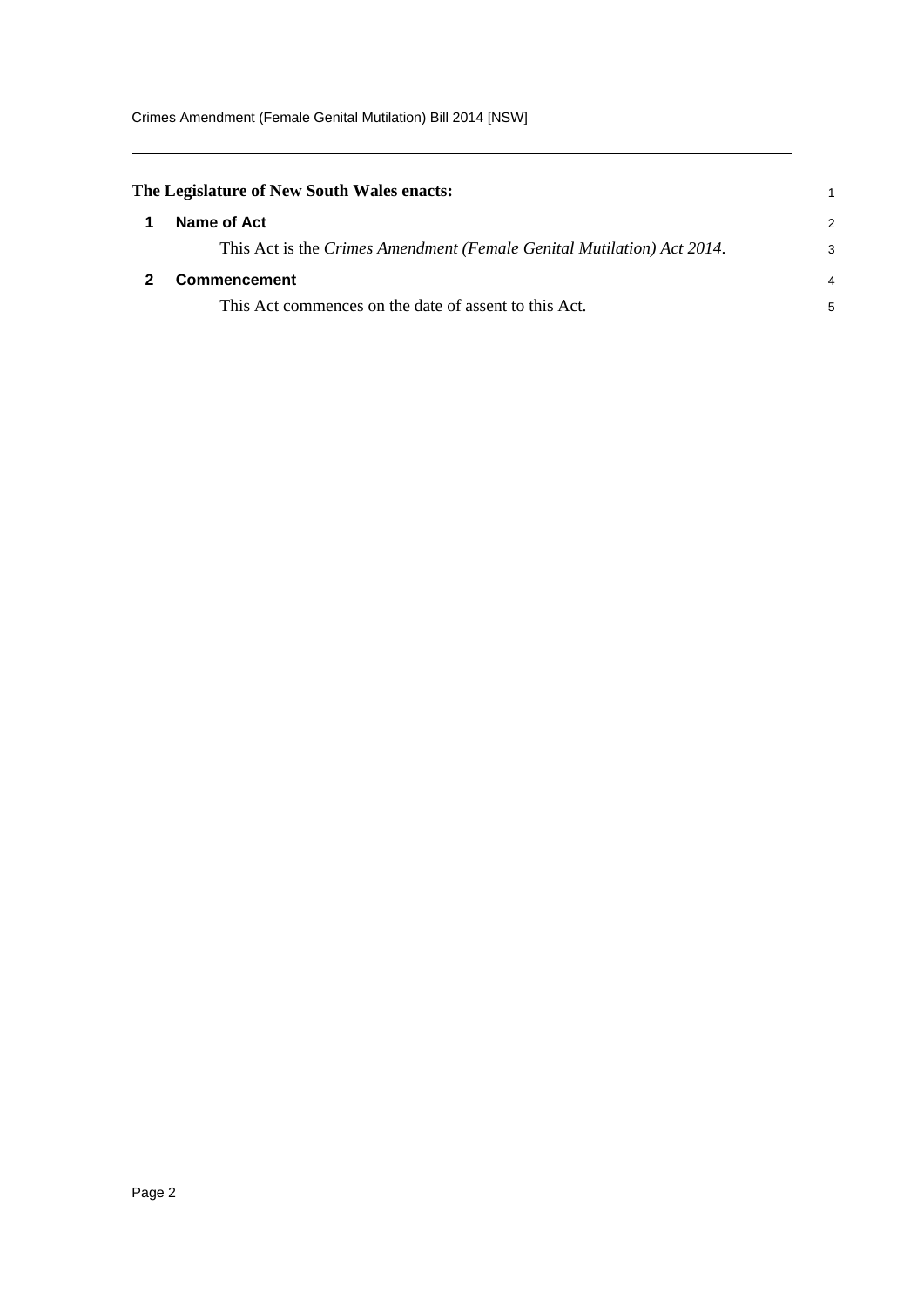<span id="page-5-0"></span>

|       | <b>Schedule 1</b>                                              |                          |            | <b>Amendment of Crimes Act 1900 No 40</b>                                                                                                                                                                                                                                                                                            | 1                                 |  |
|-------|----------------------------------------------------------------|--------------------------|------------|--------------------------------------------------------------------------------------------------------------------------------------------------------------------------------------------------------------------------------------------------------------------------------------------------------------------------------------|-----------------------------------|--|
| $[1]$ |                                                                |                          |            | Section 10F Special provisions with respect to geographical jurisdiction                                                                                                                                                                                                                                                             | 2                                 |  |
|       | Insert after section $10F(2)$ :                                |                          |            |                                                                                                                                                                                                                                                                                                                                      | 3                                 |  |
|       |                                                                | (3)                      |            | The necessary geographical nexus exists between the State and an offence<br>against section 45 or 45A if the person against whom the offence is committed<br>is a person ordinarily resident in the State.                                                                                                                           | $\overline{4}$<br>$\sqrt{5}$<br>6 |  |
| [2]   | Section 45 Prohibition of female genital mutilation            |                          |            |                                                                                                                                                                                                                                                                                                                                      |                                   |  |
|       | Omit "7 years" from section 45 (1). Insert instead "21 years". |                          |            |                                                                                                                                                                                                                                                                                                                                      |                                   |  |
| $[3]$ |                                                                | <b>Section 45 (2)</b>    |            |                                                                                                                                                                                                                                                                                                                                      | 9                                 |  |
|       | Omit the subsection.                                           |                          |            |                                                                                                                                                                                                                                                                                                                                      |                                   |  |
| [4]   | <b>Section 45A</b>                                             |                          |            |                                                                                                                                                                                                                                                                                                                                      | 11                                |  |
|       |                                                                | Insert after section 45: |            |                                                                                                                                                                                                                                                                                                                                      | 12                                |  |
|       | 45A                                                            |                          |            | Removing person from State for female genital mutilation                                                                                                                                                                                                                                                                             | 13                                |  |
|       |                                                                | (1)                      |            | A person is guilty of an offence if the person takes another person from the<br>State, or arranges for another person to be taken from the State, with the<br>intention of having female genital mutilation performed on the other person.                                                                                           | 14<br>15<br>16                    |  |
|       |                                                                |                          |            | Maximum penalty: imprisonment for 21 years.                                                                                                                                                                                                                                                                                          | 17                                |  |
|       |                                                                | (2)                      | that:      | In proceedings for an offence under subsection $(1)$ and in the absence of proof<br>to the contrary, it is to be presumed that the accused took another person, or<br>arranged for another person to be taken, from the State with the intention of<br>female genital mutilation being performed on the other person if it is proved | 18<br>19<br>20<br>21<br>22        |  |
|       |                                                                |                          | (a)        | the accused took the person, or arranged for the person to be taken, from<br>the State, and                                                                                                                                                                                                                                          | 23<br>24                          |  |
|       |                                                                |                          | (b)        | female genital mutilation was performed on the person while outside the<br>State.                                                                                                                                                                                                                                                    | 25<br>26                          |  |
|       |                                                                | (3)                      |            | It is not a defence to a charge under this section that the person taken from the<br>State consented to being so taken.                                                                                                                                                                                                              | 27<br>28                          |  |
|       |                                                                | (4)                      |            | In this section:                                                                                                                                                                                                                                                                                                                     | 29                                |  |
|       |                                                                |                          | the State. | <i>female genital mutilation</i> means an act referred to in section 45 (1) (a), the<br>performance of which would be an offence against that section if performed in                                                                                                                                                                | 30<br>31<br>32                    |  |